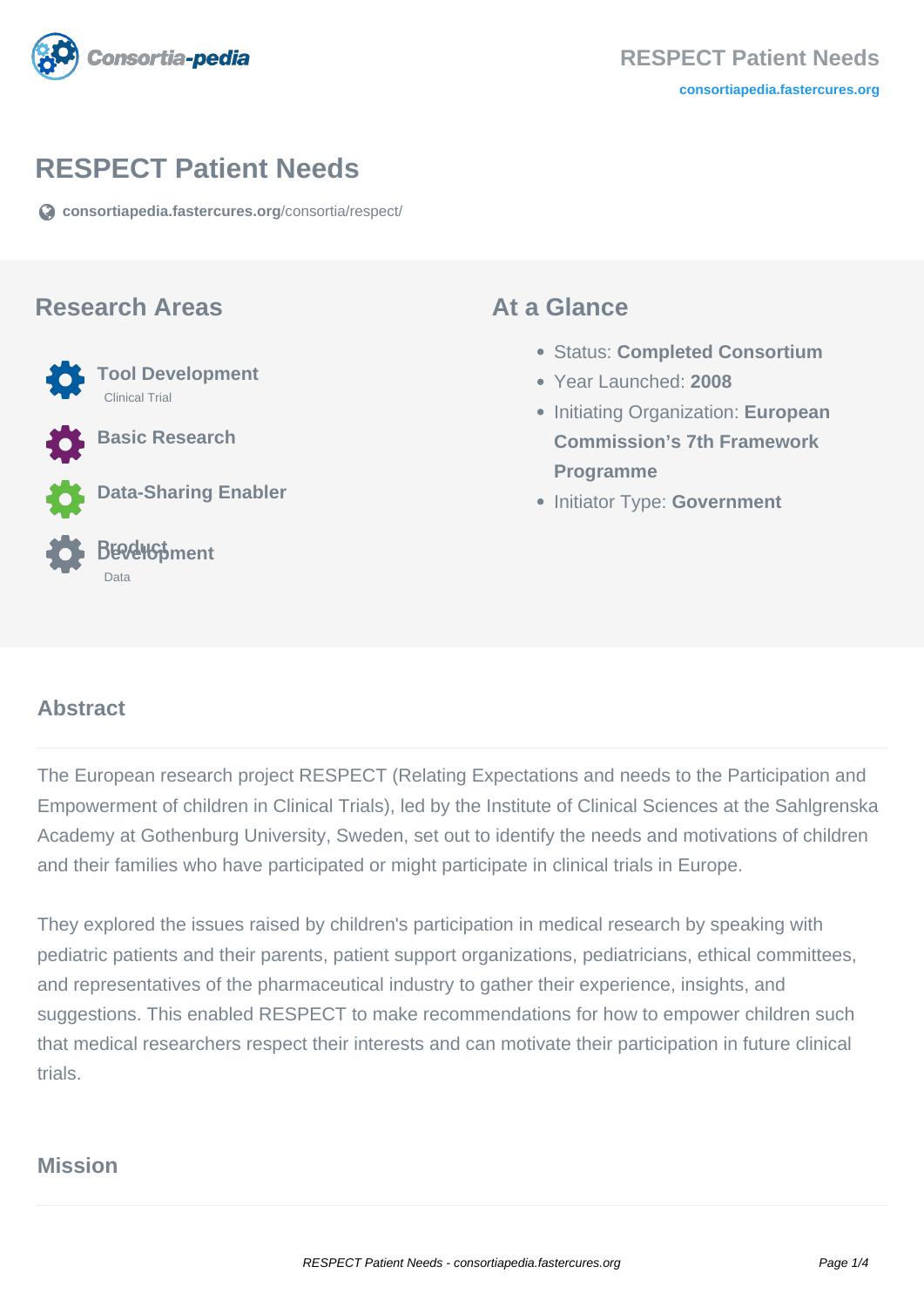

The objective of the RESPECT project is to identify the needs of children and their families as related to outcomes in clinical trials. This will include the needs of children who have participated or who might participate in clinical trials in Europe. Secondly, to identify methods by which these needs can be translated into empowering and motivating participants in future clinical trials research.

 RESPECT is also exploring the ethical issues involved in children's participation in medical research and contacting ethical committees, patient support organizations, pediatric patients, and their parents to gather their insight and suggestions.

# **Structure & Governance**

The project coordinator is the Institute of Clinical Science at the Sahlgrenska Academy at Gothenburg University (Sweden)

# **Financing**

Funded under the European Union's 7th Framework Programme

# **Patent Engagement**

Patients and their parents were contacted to gather their insights, experience, and suggestion about their participation or potential participation in clinical trials.

# **Impact/Accomplishment**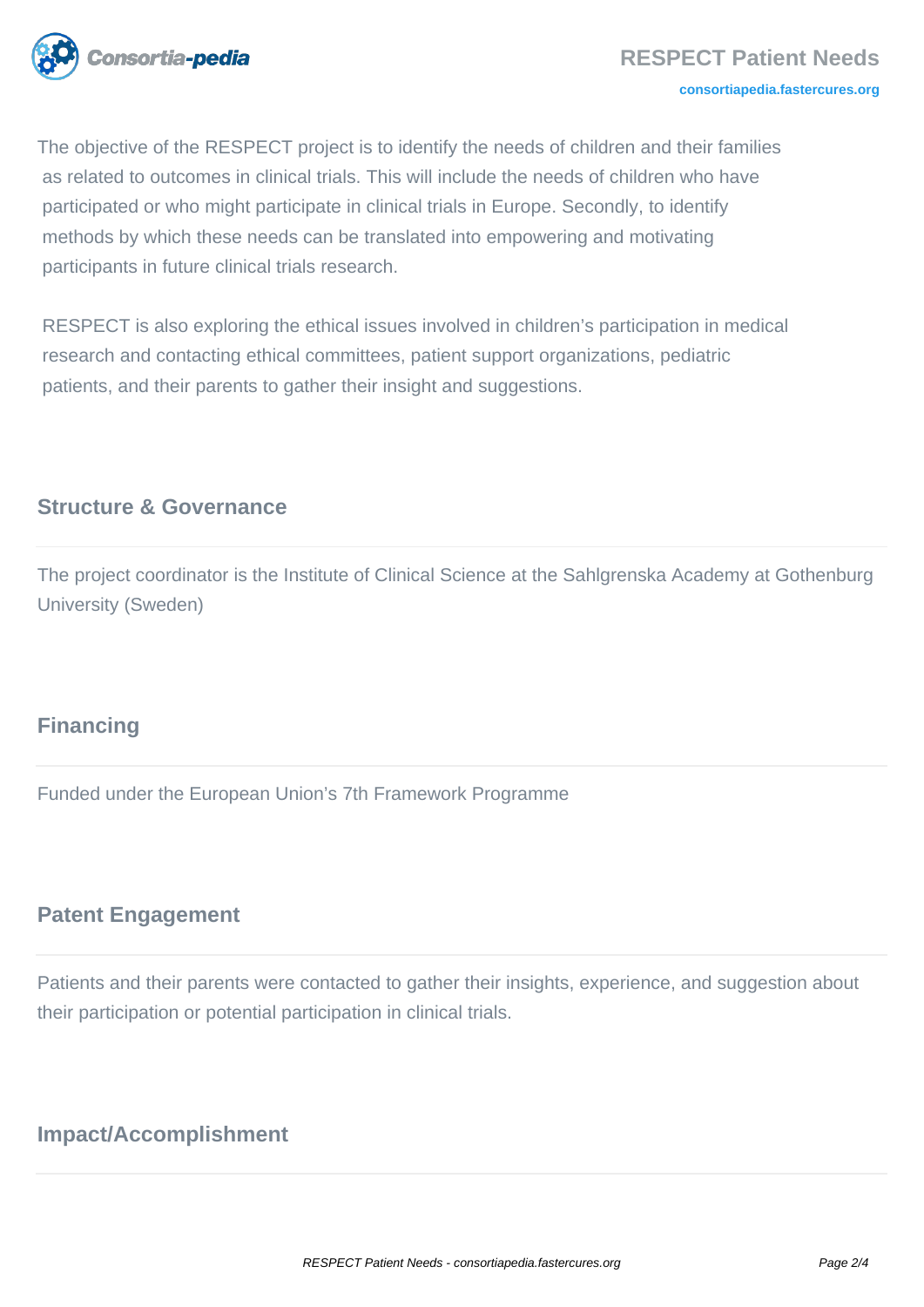

[Determinants of Decision-making and Patient Participation in Paediatric Clinical Trials: A literature](http://dx.doi.org/10.4236/ojped.2012.21001) [review](http://dx.doi.org/10.4236/ojped.2012.21001)

[Impact of the new European paediatric regulatory framework on ethics committees: overview and](http://www.ncbi.nlm.nih.gov/pubmed/21732978) [perspectives](http://www.ncbi.nlm.nih.gov/pubmed/21732978)

[Masters thesis: Beyond Informed Consent - Educating patients to empower them in the clinical trial](http://www.patientneeds.eu/docs/beyond_informed_consent_andrea_sandberg.pdf) [process](http://www.patientneeds.eu/docs/beyond_informed_consent_andrea_sandberg.pdf)

[Activity of ethics committees in Europe on issues related to clinical trials in paediatrics: Results of a](http://iospress.metapress.com/content/w18n871p53127881/) [survey](http://iospress.metapress.com/content/w18n871p53127881/)

[A European survey on ethical and legal framework of clinical trials in paediatrics: results and](http://www.ncbi.nlm.nih.gov/pubmed/19244940) [perspectives](http://www.ncbi.nlm.nih.gov/pubmed/19244940)

# **Links/Social Media Feed**

Homepage http://www.patientneeds.eu/RESPECT.html

### **Points of Contact**

Catriona Chaplin, PhD Catriona.chaplin@vgregion.se www.patientneeds.eu info@patientneeds.eu

## **Sponsors & Partners**

European Patients' Forum Consorzio Valuazione Biologiche e Farmacologiche